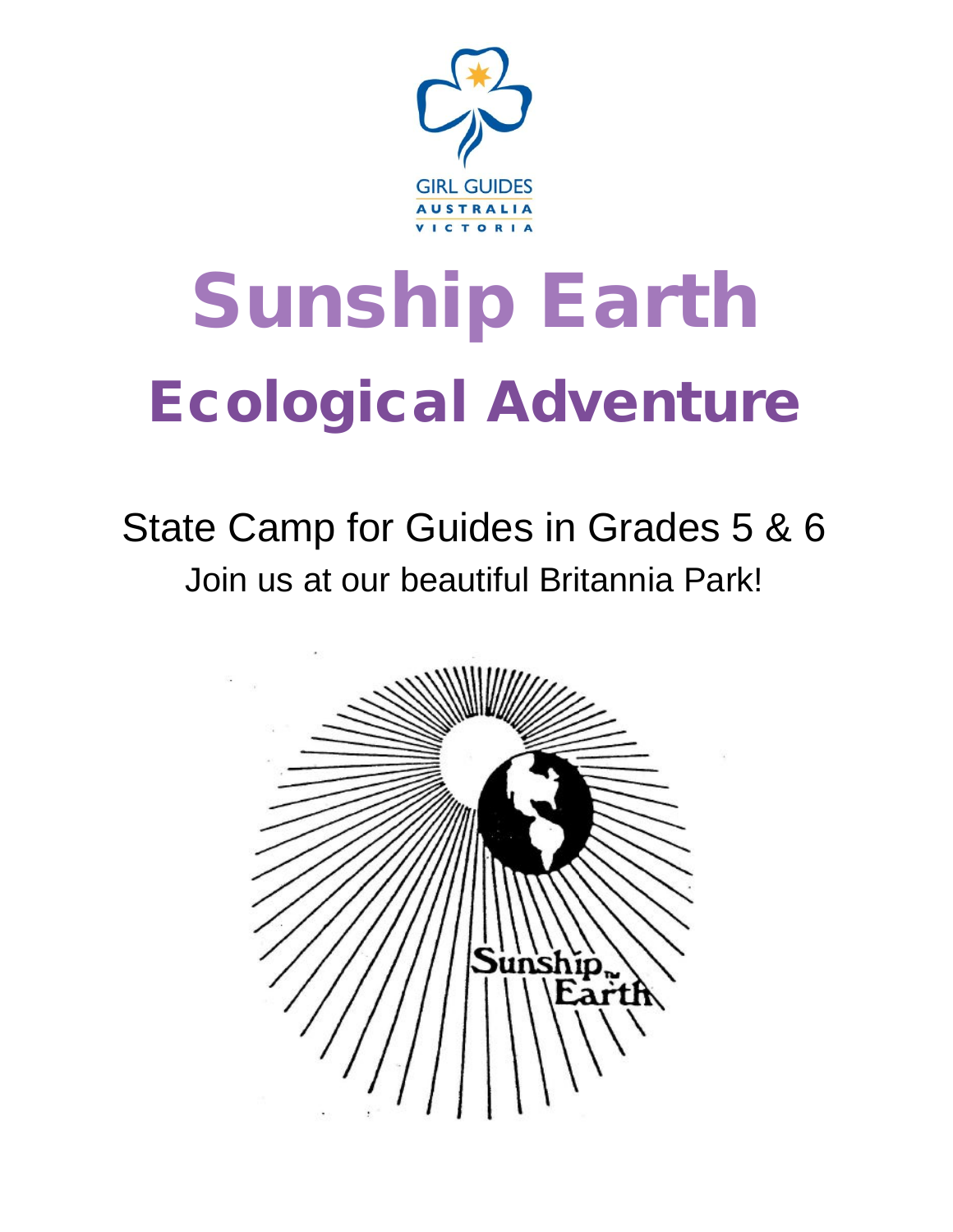# **What?**

Sunship Earth is a five-night indoor camp specially designed for Guides in Grades 5 and 6. Guides will spend their time at camp outdoors exploring the wonders of the natural world.

# **When?**

4.00 pm Sunday 7 to 3.00 pm Friday 12 April 2019 – *please note new date!*

# **Where?**

Britannia Park, 210 Britannia Creek Road, Wesburn

Directions to get to the campsite are available online here:<https://bit.ly/2wkHfOY>

# **Cost?**

\$400 (covers all accommodation, food, camp activities and volunteer expenses)

All Guide camps are staffed by experienced and trained volunteer Guide Leaders who donate their time at no cost.

# *Arrival*

Arrival at Sunship Earth is between 4.00 pm and 5.00 pm on Sunday 7 April. We ask all parents to be off site by 5.15 pm.

On arrival, Guides will be directed to the sign-in area with all their gear. Accompanying adults will need to sign the Guides in and hand in health forms, medications, and health management plans.

# *Departure*

Sunship Earth finishes at 3.00 pm on Friday 12 April. Guides should be picked up between 3.00 pm and 4.00 pm.

# **Adults MUST sign out any Guides they are picking up.**

# *How to Register*

Registrations are strictly online. **Visit [www.guidesvic.org.au/UpcomingEvents.](file://GGV-DC01/Central%20File/Events/State%20Events/2018/2018%20Sunship%20Earth/www.guidesvic.org.au/UpcomingEvents)**

Please have your Guide's login details (member ID and password), dietary requirements, and any information on special needs your Guide may have at hand.

If you do not receive an email acknowledging receipt of your application, please contact support@guidesvic.org.au or call (03) 8606 3500 as soon as possible.

# **Registrations close on Monday 25 March 2019**

As volunteers assess each registration to plan for the camp, late registrations cannot be accepted.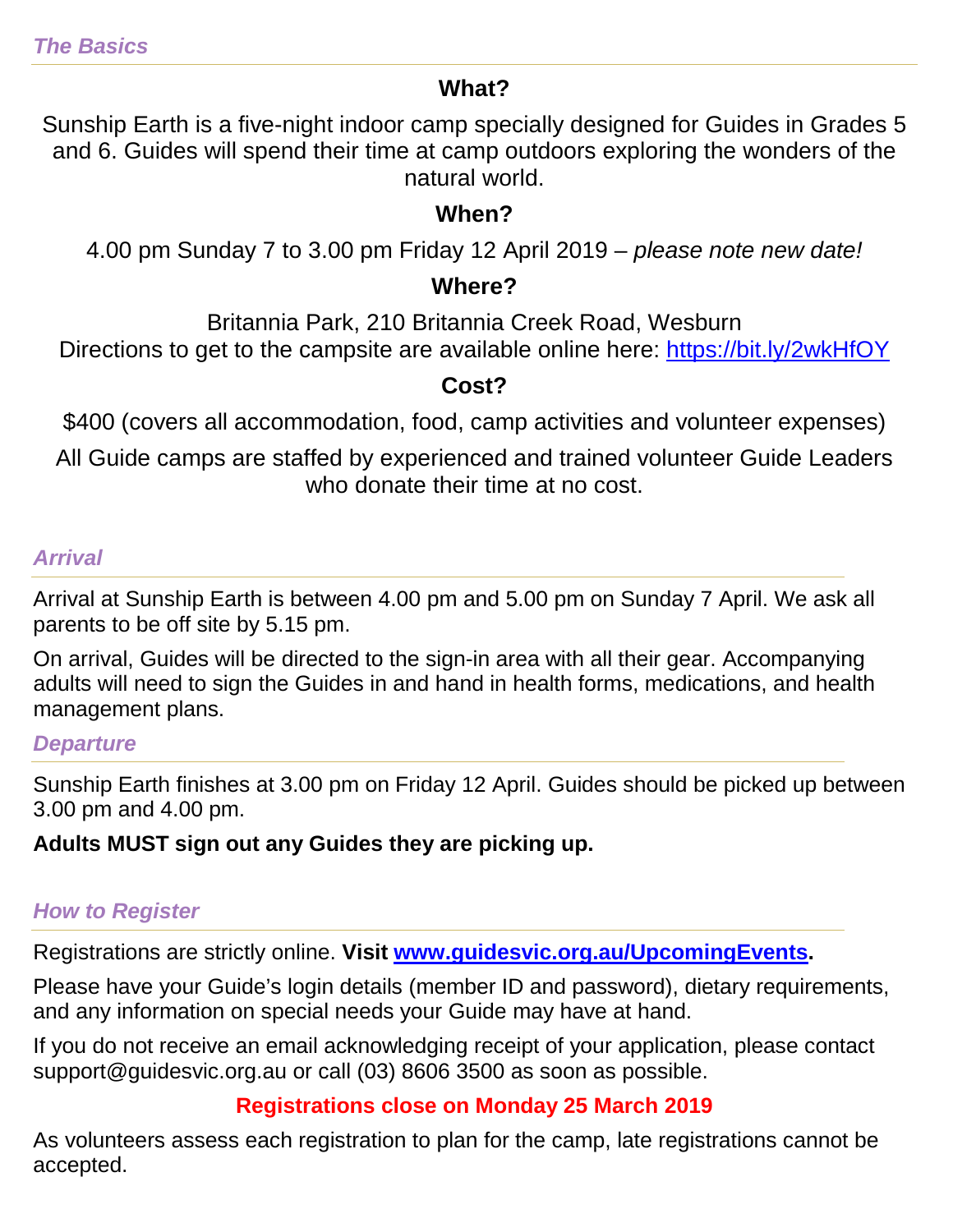# *Program*

We are all travelling at an incredible speed around the sun on a ship we call Earth. Our mission is to understand and appreciate our planet to become engaged and confident crew members. Come aboard!

Sunship Earth is a world-class program which Girl Guides Victoria runs under copyright from The Institute for Earth Education. For more information about this organisation, check out their website:<http://www.ieetree.org/iee/school-of-the-earth/>

Whilst at camp, Girl Guides become 'Sunship Passengers' as they journey into the natural world to discover interlocking ecosystems and learn how they are a part of these systems. Guides will work in small groups called 'crews' (like Patrols). Crew Counsellors (older Guides aged 14-17 years) will accompany the crews to each activity. All program activities will be run by adult Guide Leaders.

An important part of an Earth Education camp is the concept of 'secrets and surprises'. As crews will complete different parts of the program on different days it is important for everyone to keep secrets about what they have done so as not to spoil the surprise for others!

The Sunship Earth program works a special magic over its passengers. The Guide parents/guardians pick up at the end of camp will be different to the one dropped off. Guides will develop a new vocabulary and daily habits that will surprise those who know them.

# *Conditions of Attendance*

All participants must be current members of Girl Guides Victoria.

Sunship Earth is designed for Guides to attend the entire camp. While exceptional circumstances may be considered, late arrival or early departure is not generally possible.

To run a safe and fun camp, and accommodate as many special needs as possible, our staffing ratios are planned out in advance. Events are designed and run by trained volunteers who often need time off work to support the event; we generally cannot add staff at the last minute. In this light, it is a condition of attendance that any medical needs or special support needs be made clear to us on application. If your Guide arrives at the event with a special need that was not disclosed and planned for in advance, or would change our support ratios or training requirements, your Guide may not be able to stay at camp and may be sent home with you. To avoid any disappointment at the last minute, please ensure that we know everything we need to know about your Guide on application.

Camp Leaders will contact parents/guardians to follow up with identified special needs, allergy management, and general health plans noted on application to ensure all girls have the best possible camp experience.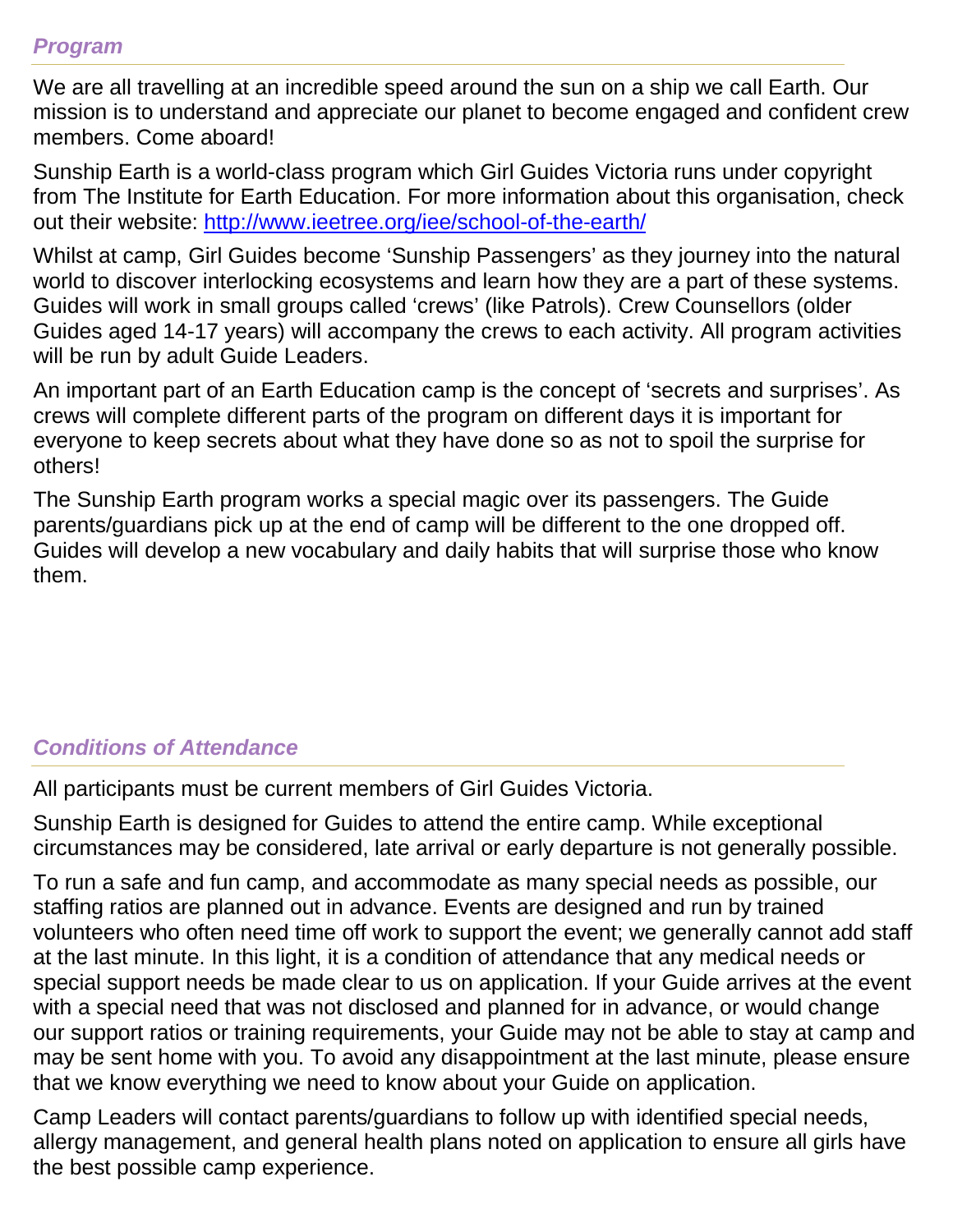# *At Camp*

#### *Food*

Guides are not permitted to bring any food to camp. There will be Guides attending with allergies, and we would hate for their enjoyment to be unintentionally impacted by someone else's 'treat.' We will provide plenty of great food at camp for everyone. Sunship Earth is a nut free camp.

#### *Bedrooms & Beds*

Prior to the start of camp, all girls will be assigned a bedroom and a specific bed. We will endeavour to place each Guide in a bedroom with at least one other member of her Guide Unit if others from her Unit are attending. Please note it may not be possible for us to place all Guides from the same Unit into the same bedroom. Remember: camp is also about making new friends!

#### **At Girl Guides, our Child Protection Policy requires that Leaders have designated sleeping areas separate to the girls. For this camp, Leaders will be in the same 'house' but in separate rooms.**

#### *Supervision*

Supervision will follow Girl Guides Victoria's standard staffing ratios for overnight and adventurous activities.

#### *Behaviour Support and Management*

As a Girl-Led organisation, we believe that jointly developing an understanding of what the camp rules are is important. At the beginning of the camp, the Guides and Leaders will work collaboratively to establish agreed behaviour guidelines. An inclusive and positive participant interaction will be encouraged and fostered amongst all attendees. Trained staff will be available at all times to work through and reflect on any issues that may arise. Whilst we will endeavour to avoid the situation, if a Guide cannot abide by the agreed group guidelines and this is having a significant impact on the camp experience for her and others, she may be asked to return home at parent's expense.

#### *Parent Contact*

Post-registration, you will be provided with a contact mobile number. If you need to make contact after hours (outside of 9.00 am-5.00 pm Monday to Friday), please ring this contact number. Be aware that Britannia Park has extremely limited mobile phone reception. Contact during business hours is with Girl Guides Victoria on 03 8606 3500 and a message will be passed on as appropriate.

#### *Mobile phones/ Technology/ Valuables*

Sunship Earth is designed as an opportunity to get to know others, enjoy fun activities, and experience the outdoors. Therefore, there is no need for electronic devices at this camp. We ask that mobile phones, electronic games, and other devices stay at home.

Cameras are not permitted in bedrooms/sleeping areas or during Sunship Earth program activities. They are held at the Guide's own risk. Girl Guides Victoria cannot monitor or take responsibility for photos that participants may take and publish themselves.

#### *Pocket Money*

There is no need for pocket money at Sunship Earth, and we ask that it be left at home.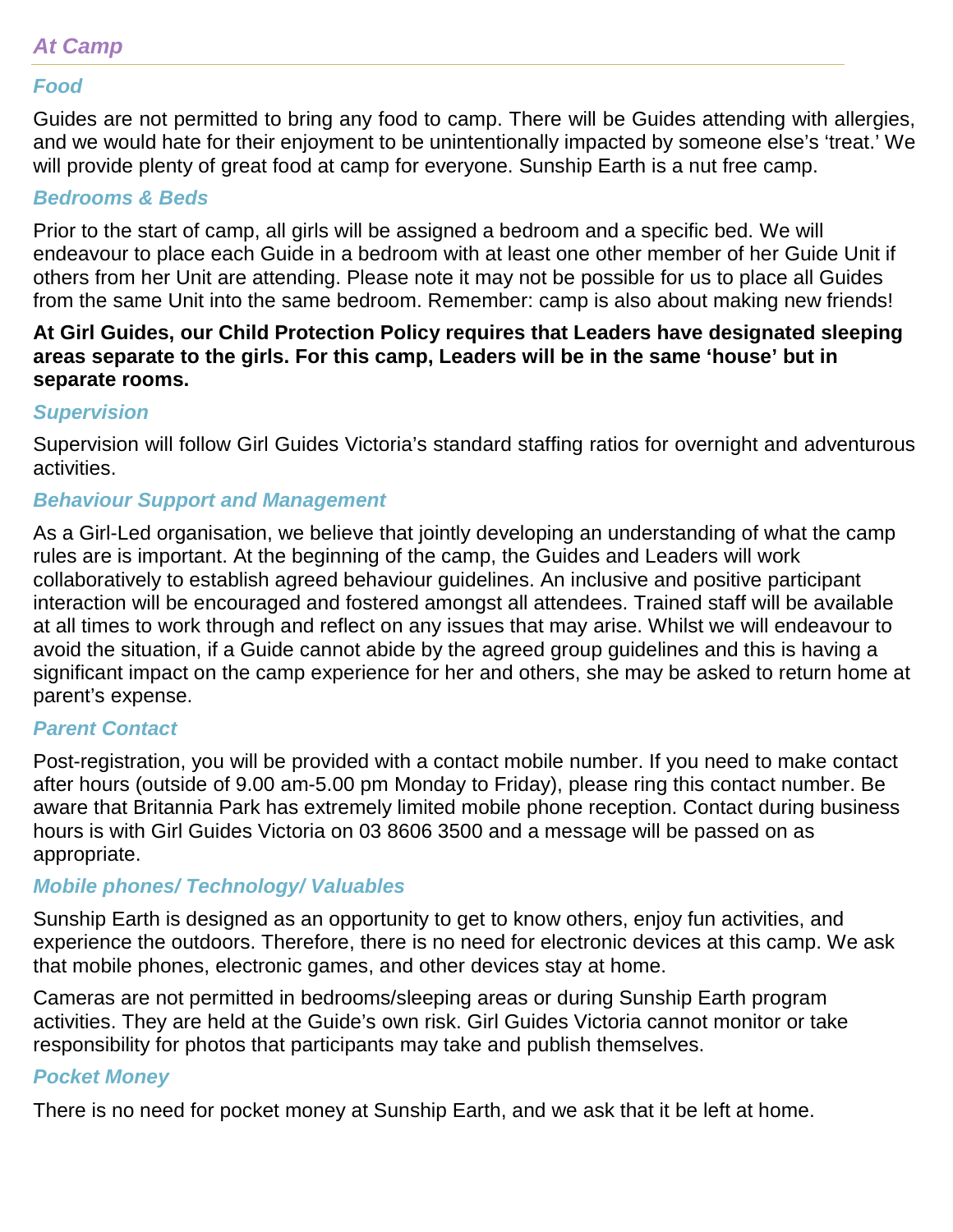# *First Aid*

The staff at Sunship Earth includes a trained, designated First Aider to attend to basic first aid needs and minor mishaps. If, in her opinion, your Guide becomes too ill to remain at camp, you will be contacted on the emergency number you provided to arrange for a pick up.

# *Medication & Management Plans*

All personal medication must be handed in on arrival at Sunship Earth with the First Aider. Medication should be in its original packaging, in a snap-lock bag, and labelled with the Guide's name and dosage instructions. For her protection, no medication, including analgesics, will be given unless it is registered in this way. All medication must be itemised on the 'Health Form' (to be emailed out prior to camp) then handed in on arrival. You must also bring a current management plan for any medical, mental health, or wellbeing concerns listed on the Health Form (e.g. asthma, anaphylaxis, Autism Spectrum Disorder or Asperger's, anxiety, etc.).

Medications can be collected at the end of Sunship Earth from the First Aider.

# *Allergy & Dietary Management*

Please provide detailed information on any allergies or dietary requirements your Guide has on the Health Form, and review these at registration with the First Aider. Please be specific about food or allergies that cause anaphylaxis, distinct from food intolerances and preferences. Leaders manage on average 15 types of allergy or food intolerance at each camp and it is critical we have the right information and understand the severity and treatment for any allergy.

# *Camp Courtesy*

We would highly appreciate you taking the time to discuss the camp expectations with your Guide prior to her attending Sunship Earth. This will support her and the Leaders in a shared understanding of expectations at camp. You may also wish to discuss the event with your Guide's local Unit Leader to understand how best to prepare her. Often local Unit Leaders have been to Britannia Park or have taken girls this age on camp before.

Part of the preparation for camp is completing the Official Sunship Earth Passport Application form. This form will be posted to participants prior to camp and should be brought to camp filled in.

As with all Girl Guide events, we expect that all participants will live by the Guide Promise and Law throughout the camp. This includes working as a team member, helping out, and looking after one another.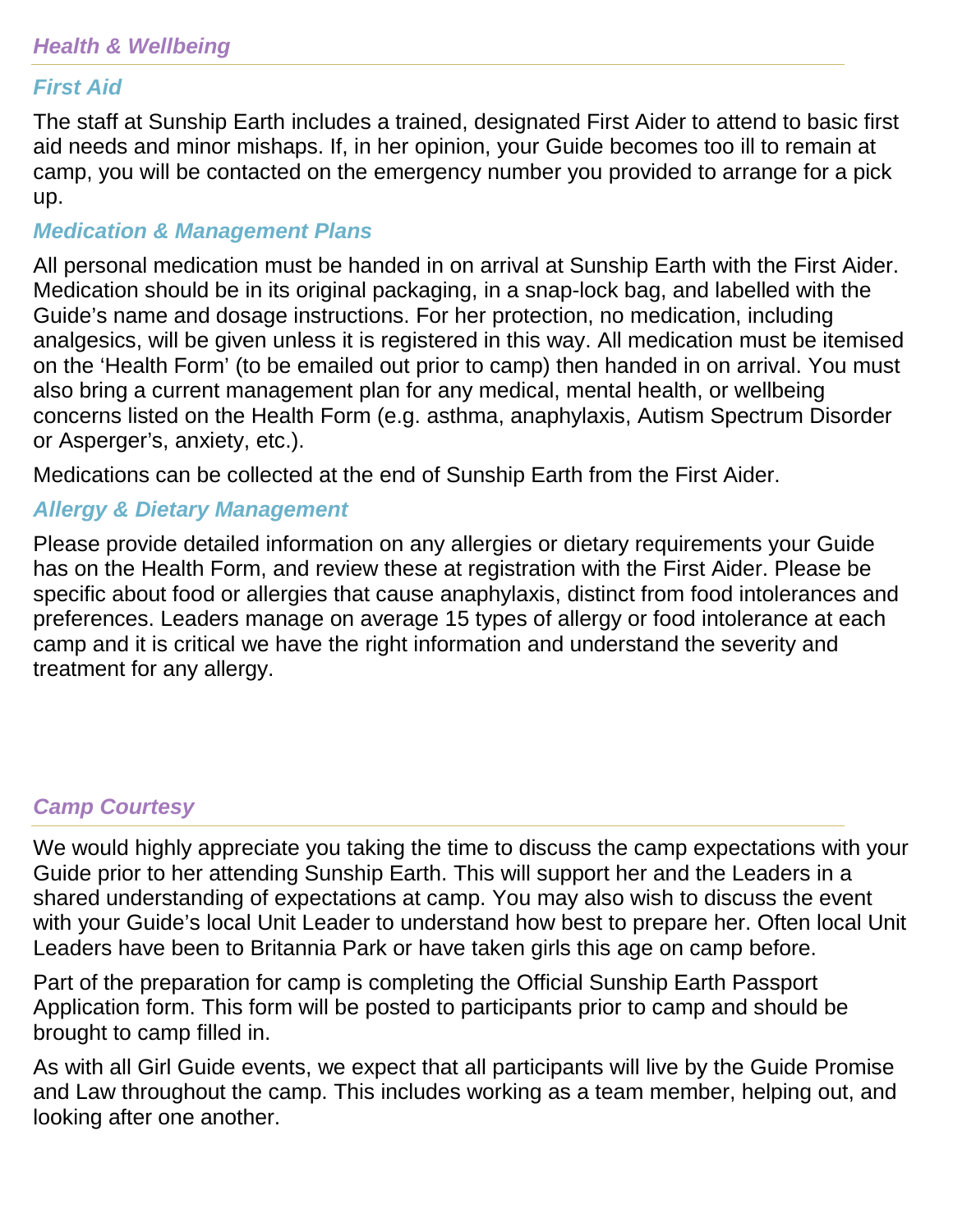# *Camp Courtesy (continued)*

We expect that all participants will:

- Challenge themselves to try new things
- Take responsibility for themselves and their possessions
- Treat others, their possessions, and themselves with care and consideration
- Remain with the group and within the boundaries of each camp or activity site
- Respect each other and the environment

## *Bedtime*

A key part of camp courtesy is bedtime, which enables all Guides to rest sufficiently, and provides a small window of time for volunteer Leaders to regroup and prepare for the next day. Bedtime routine will start at 8.15 pm, with final 'Lights Out' before 9.30 pm. All girls and staff will be encouraged to get a good night's sleep. If any Guide is tired, she will be encouraged to take time out during the day and have a rest, and will be offered the opportunity to go to bed earlier than the designated time.

Please engage your Guide in a conversation about how important it is to both get sleep herself, and respect the other girls' need for sleep and rest.

# *Kit List*

Because many of the activities involve getting up close and personal with nature, Guides do not need to bring their Guide uniforms to Sunship Earth. Guides need to be dressed for the weather conditions and wear sturdy shoes. It is recommended that they wear 'animal clothes' – dark coloured clothing that can get dirty. **Please remember to label all items, as this makes returning lost property so much easier!**

In addition to the regular kit Guides bring to camp (see Kit List below), at Sunship Earth Guides also need to create and bring a 'Treasure Box'*.* This is a box, such as a shoe box, which is decorated prior to camp with pictures of natural places and has the Guide's name on it. Throughout the journey, Guides will collect items to take home – the Treasure Box helps to keep these together. The Treasure Boxes will be kept in a central location called the 'Outlook Inn'. This is a where Guides will gather at camp to spend time together when not outside or at meals.

The Kit List also includes a leg from an old pair of jeans. These will be collected and used for one of the program activities.

It is recommended that bags are packed with your Guide present, so that she knows where to find things in her bag. We suggest packing clothes in zip-lock bags labelled with each day of the week (e.g. Monday, Tuesday, etc.), and one labelled 'Spares'.